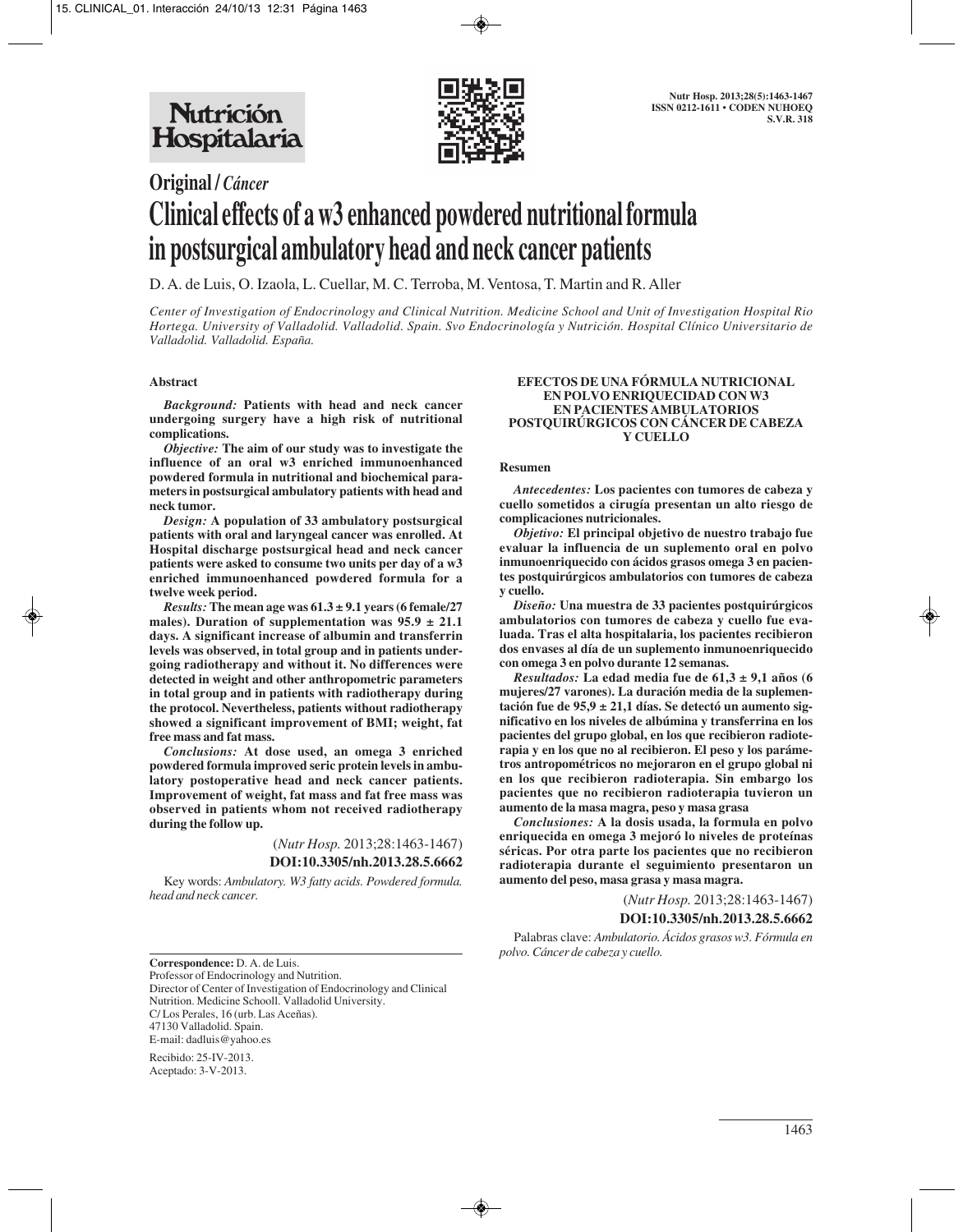#### **Introduction**

Significant malnutrition exists up to 35-50% of patients with cancer of the head and neck.<sup>1</sup> Many factors contribute to malnutrition in these patients, including poor dietary practices, alcoholism, catabolic factors secreted by the tumor, anorexia, cancerinduced cachexia, and treatment effects such as surgical procedures or radiotherapy.<sup>2</sup> This nutritional situation may be modulated by specific nutritional substrates, such as omega 3 fatty acids.<sup>3</sup> Administration of n-3 fatty acid or high purity EPA capsules has been associated with weight stabilization in patients with pancreatic cancer.4 Good tolerance and an improvement on serum proteins have been demonstrated in patients with head and neck cancer.<sup>5</sup> Omega-3 fatty acids are long-chain polyunsaturated acids that appear to have anti-inflammatory effects, possibly by interference with macrophage eicosanoid production.<sup>6</sup> They play a role on the structural and functional integrity of the cell membrane, intercellular signal transduction, and synthesis of eicosanoids. In particular, they lead the production of prostanoids from the dienoic to the trienoic variety, the latter of which are much less immunosuppressive.7 By replacing other fatty acids with omega 3 fatty acids, membrane flexibility is enhanced, which is essential for phagocytes.<sup>8</sup> Decrease of proinflamatory cytokines has been found in patients with sepsis.<sup>9</sup> Other immunonutrients, as arginine, could play an important role in this type of patients. It has demonstrated in head and neck cancer patients with enteral arginine enhanced after surgery an improvement in weight and complications rate.10

The aim of our study was to investigate the influence of an oral w3 immunoenhanced powdered formula in clinical parameters in postsurgical ambulatory patients with head and neck tumor.

# **Material and methods**

# **Patients**

A population of 33 ambulatory postsurgical patients with oral and laryngeal cancer was enrolled. Exclusion criteria included; severe/moderate impaired hepatic function (total bilirubin concentration  $> 3$  mg/dl) and/or renal function (serum creatinine concentration > 2 mg/dl), ongoing infections, major gastrointestinal disease, autoimmune disorders, steroids treatment, active chemotherapy and medication could modulate metabolism or weight. The study was prospective and carried out from May 2011 to April 2013, it was approved by ethical committee of our Institution (all patients signed an informed consent). Baseline studies on all patients at the moment of Hospital discharge after surgery consisted of complete history taking and physical examination. General assessment of nutritional status included measurements of height, body

**Table I** *Composition of supplement (resource support instant®)*

| 214  |
|------|
| 6.5  |
| 7.5  |
| 1.5  |
| 0.5  |
| 0.25 |
| 30.0 |
| 0.75 |
|      |

Dietary fiber: fructoaoligosaccharides.

weight, body mass index (kg/m<sup>2</sup>), circumferences and tricipital skinfold of the midarm with an additional bipolar bio impedance.

# *Nutrition*

At Hospital discharge postsurgical head and neck cancer patients were asked to consume two units per day of a w3 enriched inmunoenhanced powdered supplement for a twelve week period. Each unit has 50 g of formula. Table I shows the composition of the supplement Resource support instant®. Three day diet diaries completed at baseline (week 0), and weeks 12 were used to assess the patient s dietary intakes. One weekend day and two weekdays were studied to account for potential day of the week effects on dietary intake. A dietitian instructed patients on how to record food and beverage intake. In order to improve monitoring of treatment, patients received a phone call from the dietitian every 14 days. Mean total energy and macronutrient intakes were calculated using country specific computerized dietary analysis packages (http://www.ienva.org). Total dietary intake was calculated by adding oral supplement consumption to spontaneous food intake, asking to record the number of units of supplements or parts therefore.

# *Patient monitoring*

At the initial assessment body weight was measured to an accuracy of 0.1 kg and body mass index computed as body weight/(height<sup>2</sup>). Bipolar body electrical bioimpedance was used to determine body composition.11 An electric current of 0.8 mA and 50 kHz was produced by a calibrated signal generator (Akern EFG, Pisa, It) and applied to the skin using adhesive electrodes placed on right-side limbs. Resistance and reactance were used to calculate total body water, fat and fat-free mass. Precautions taken to insure valid BIA measurements were; no alcohol within 24 hours of taking the test, no exercise or food for four hours before taking the test. Regional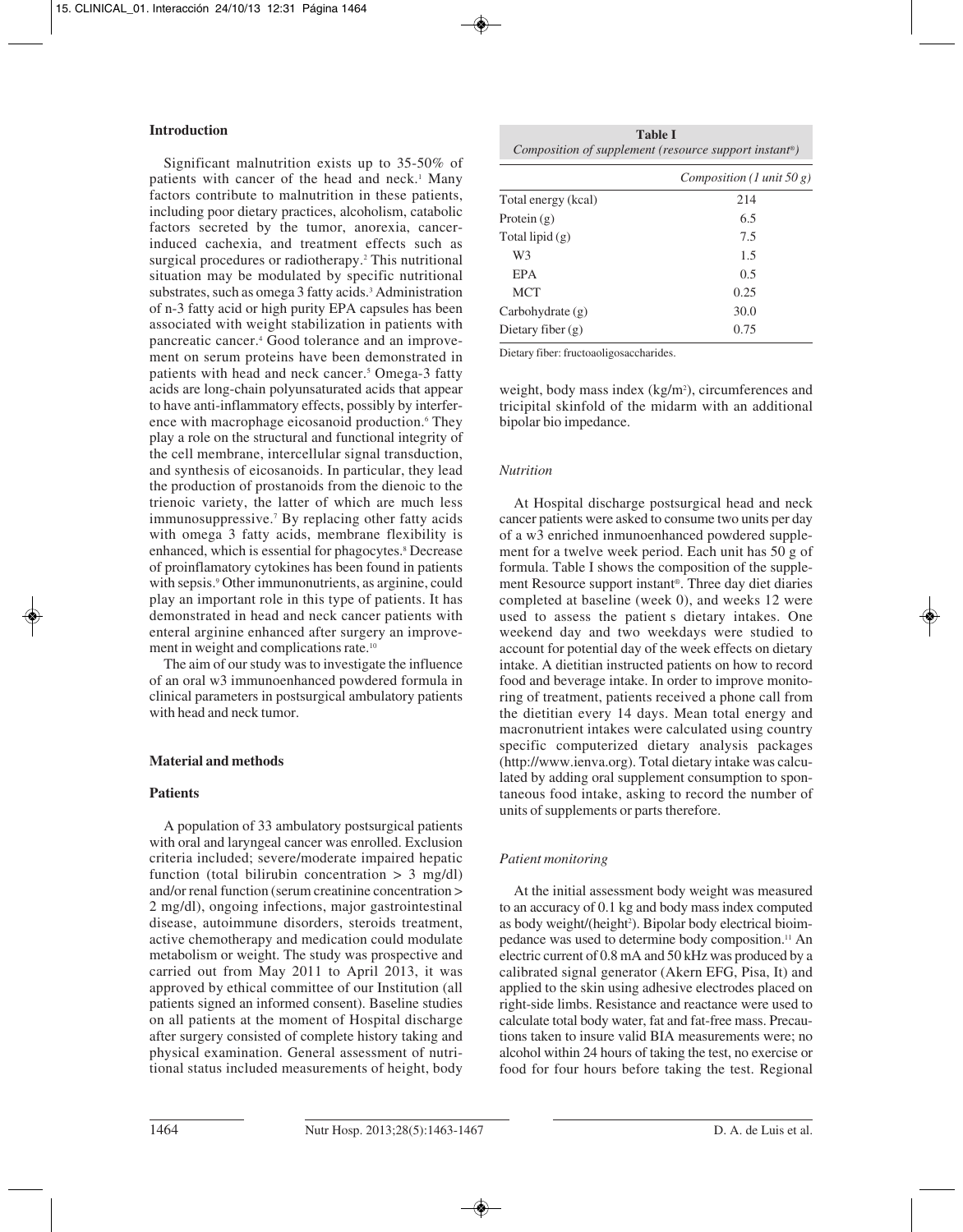| <b>Table II</b><br><i>Patients characteristics</i> |                  |  |  |  |
|----------------------------------------------------|------------------|--|--|--|
|                                                    | Group $(n = 33)$ |  |  |  |
| Age (years)                                        | $61.3 \pm 9.1$   |  |  |  |
| Men/women                                          | 22/6             |  |  |  |
| Body weight (kg)                                   | $67.8 \pm 9.3$   |  |  |  |
| Disease Stage                                      |                  |  |  |  |
| T                                                  | 0                |  |  |  |
| П                                                  | $\left( \right)$ |  |  |  |
| Ш                                                  | 12               |  |  |  |
| IV                                                 | 16               |  |  |  |
| Diagnosis of disease                               |                  |  |  |  |
| Oral cavity                                        | 8                |  |  |  |
| Larynx                                             | 20               |  |  |  |

changes in body mass were estimated by measuring the circumferences and tricipital skinfold of the midarm. Radiotherapy treatment was recorded. Gastrointestinal problems related to enteral feeding were also recorded (diarrhea or vomiting).

#### *Assays*

Samples were assayed in duplicate in one day by the same investigator to avoid inter-investigator variability. Fasting blood samples were drawn for measurement of albumin (3,5-4,5 g/dl), prealbumin (18-28 mg/dl), transferrin (250-350 mg/dl), and lymphocytes (1.2- 3.5.103 /uL) with an auto analyzer (Hitachi, ATM, Manheim, Ger).

#### *Statistical analysis*

The results were expressed as mean ± standard deviation. The distribution of variables was analyzed with Kolmogorov-Smirnov test. Quantitative variables with normal distribution were analyzed with two tailed paired

Student s t-test. Non-parametric variables were analyzed with Wilcoxon test. The analysis was performed in the all group and a posthoc analysis was realized in two groups (patients received radiotherapy and patients without this treatment during protocol). A p-value under 0.05 was considered statistically significant.

# **Results**

33 patients were enrolled in the study. The mean age was  $61.3 \pm 9.1$  years (6 female/27 males). Epidemiological data of population are shown in table II. Duration of supplementation was  $95.9 \pm 21.1$  days. Patients were evaluated in three groups; a total group with all patients  $(n = 33)$ , patients with radiotherapy during the protocol as indicated by standard protocols  $(n = 15)$  and patients without undergoing radiotherapy ( $n = 18$ ). The mean age of patients undergoing radiotherapy was  $63.1 \pm 10.1$ years (2 female/13 males), with a duration of supplementation of 99.1  $\pm$  20.8 days. The mean age of patients without radiotherapy was  $61.0 \pm 8.1$  years (4 female/14 males), with a supplementation of  $93.1 \pm 18.1$  days.

Dietary consumption, based on both formula and dietary intake with 3 days food records improved; in total group and in patients treated with radiotherapy and without it. Calories, proteins, carbohydrates, lipids, w3 fatty acids, EPA and dietary fiber intakes increased in a significant way. The increases of these parameters were similar in the three groups. And the nutritional powdered formula represent a 9.6% of the total daily calories, a 14.1% of protein intakes, 14.5% of fat intakes and 9.85 of dietary fiber intakes.

As shown in table IV, a significant increase of albumin and transferrin levels was observed, in total group and in patients treated undergoing radiotherapy and without it.

No differences were detected in weight and other anthropometric parameters in total group and in patients with radiotherapy during the protocol (table V). Nevertheless, patients without radiotherapy showed a significant improvement of BMI; weight, fat free mass and fat mass.

| <b>Table III</b><br>Dietary intakes |                        |                       |                                         |                      |                                      |                       |
|-------------------------------------|------------------------|-----------------------|-----------------------------------------|----------------------|--------------------------------------|-----------------------|
|                                     | Total group $(n = 33)$ |                       | <i>No radiotherapy group</i> $(n = 18)$ |                      | <i>Radiotherapy group</i> $(n = 15)$ |                       |
| <b>Nutrients</b>                    | <b>Baseline</b>        | 3 month               | <b>Baseline</b>                         | 3 month              | <b>Baseline</b>                      | 3 month               |
| Calories (kcal/day)                 | $1.570.3 \pm 586.1$    | $2.228.2 \pm 638.2^*$ | $1.543.3 \pm 803$                       | $2.341.1 \pm 448.2*$ | $1.570.2 \pm 586.2$                  | $2.228.5 \pm 638.2^*$ |
| $Carbo$ hydrates $(g/day)$          | $149.8 \pm 63.4$       | $256.8 \pm 80.4*$     | $128.4 \pm 46.2$                        | $265.3 \pm 55.2^*$   | $149.8 \pm 63.3$                     | $256.8 \pm 80.9*$     |
| Fats (g/day)                        | $73.8 \pm 35.4$        | $92.7 \pm 30.4*$      | $78.1 \pm 55.7$                         | $98.7 \pm 22.7^*$    | $73.8 \pm 35.4$                      | $92.7 \pm 30.4*$      |
| w3(g/day)                           | $0.49 \pm 0.2$         | $3.79 \pm 1.1*$       | $0.38 \pm 0.1$                          | $3.41 \pm 1.8^*$     | $0.41 \pm 0.1$                       | $3.52 \pm 1.8^*$      |
| EPA(g/day)                          | $0.08 \pm 0.15$        | $1.19 \pm 0.51*$      | $0.07 \pm 0.21$                         | $1.13 \pm 0.41*$     | $0.09 \pm 0.31$                      | $1.16 \pm 0.51*$      |
| Proteins $(g/day)$                  | $73.2 \pm 35.4$        | $89.4 \pm 24.7*$      | $73.0 \pm 48.7$                         | $92.3 \pm 21.9^*$    | $75.1 \pm 24.4$                      | $88.4 \pm 28.1*$      |
| Dietary fiber $(g/day)$             | $11.9 \pm 7.2$         | $15.2 \pm 5.4*$       | $9.4 \pm 6.1$                           | $15.1 \pm 6.8^*$     | $12.9 \pm 7.7$                       | $15.1 \pm 5.1^*$      |

 $*(p < 0.05)$  with basal values.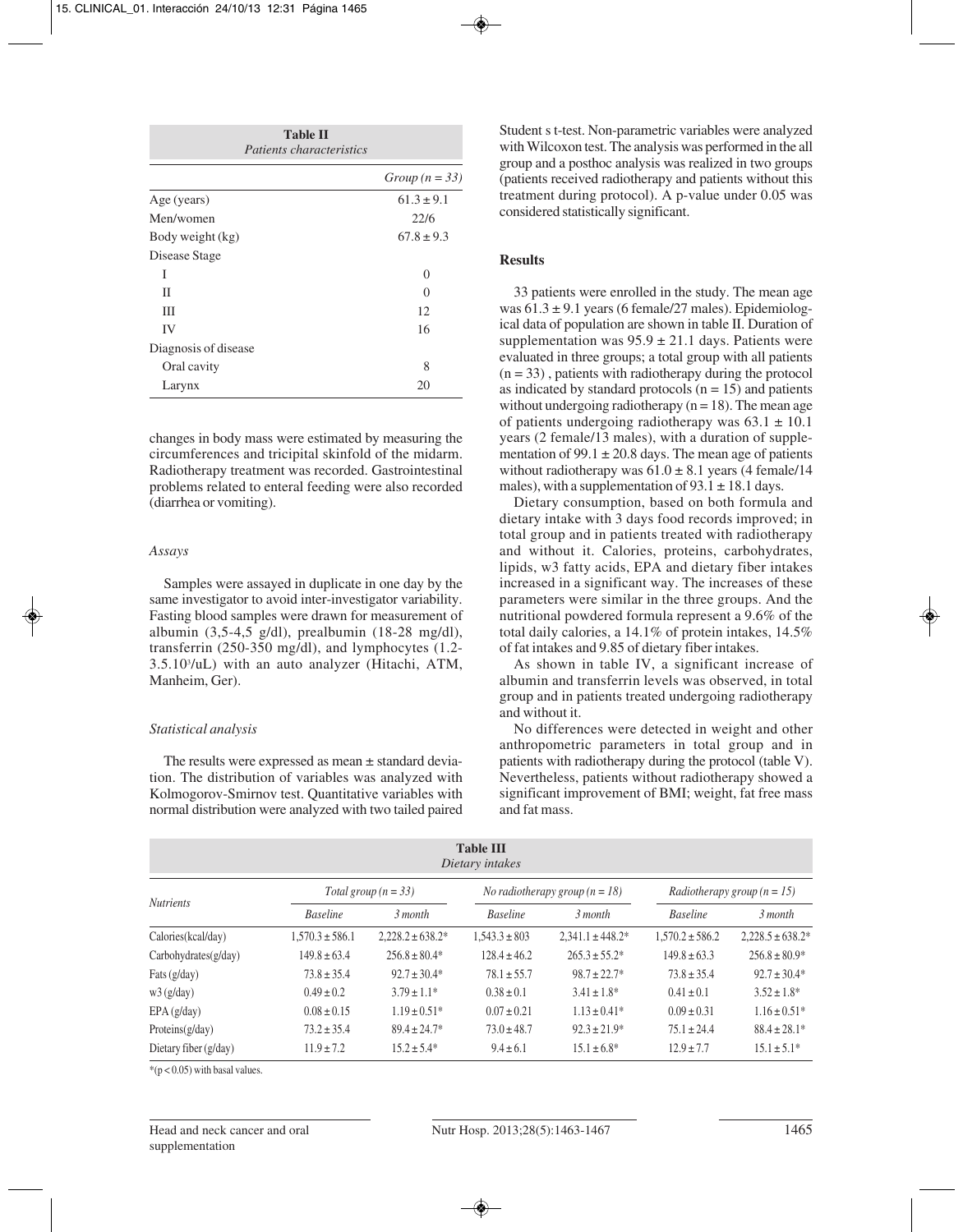| <b>Table IV</b><br>Visceral serum protein and lymphocytes |                        |                     |                                         |                     |                                      |                     |  |
|-----------------------------------------------------------|------------------------|---------------------|-----------------------------------------|---------------------|--------------------------------------|---------------------|--|
| Parameters                                                | Total group $(n = 33)$ |                     | <i>No radiotherapy group</i> $(n = 18)$ |                     | <i>Radiotherapy group</i> $(n = 15)$ |                     |  |
|                                                           | <b>Baseline</b>        | 3 month             | <b>Baseline</b>                         | 3 month             | <b>Baseline</b>                      | 3 month             |  |
| Albumin $(g/dl)$                                          | $3.2 \pm 0.4$          | $4.1 \pm 0.4*$      | $3.3 \pm 0.5$                           | $4.3 \pm 0.4*$      | $3.1 \pm 0.4$                        | $3.8 \pm 0.3*$      |  |
| Prealbumin (mg/dl)                                        | $22.5 \pm 7.3$         | $22.1 \pm 6.3$      | $24.1 \pm 10.1$                         | $25.7 \pm 4.5$      | $21.2 \pm 5.7$                       | $18.9 \pm 6.1$      |  |
| Transferrin (mg/dl)                                       | $215.7 \pm 43.4$       | $265.5 \pm 50.7^*$  | $222.1 \pm 54.4$                        | $275.2 \pm 66.4*$   | $209.8 \pm 33.4$                     | $257.4 \pm 32.4*$   |  |
| Lymphocytes $(103 \text{ uL/mm}^3)$                       | $1,426.1 \pm 681.1$    | $1.526.7 \pm 426.2$ | $1,473.1 \pm 529.1$                     | $1.521.2 \pm 543.8$ | $1,326.1 \pm 541.1$                  | $1,428.1 \pm 413.2$ |  |

 $*(p < 0.05)$  with basal values.

| <b>Table V</b><br>Evolution of anthropometric parameters |                        |                 |                                         |                  |                                      |                 |
|----------------------------------------------------------|------------------------|-----------------|-----------------------------------------|------------------|--------------------------------------|-----------------|
|                                                          | Total group $(n = 33)$ |                 | <i>No radiotherapy group</i> $(n = 18)$ |                  | <i>Radiotherapy group</i> $(n = 15)$ |                 |
| Parameters                                               | <b>Baseline</b>        | 3 month         | <b>Baseline</b>                         | 3 month          | <b>Baseline</b>                      | 3 month         |
| $BMI$ (kg/m <sup>2</sup> )                               | $24.8 \pm 4.2$         | $24.7 \pm 4.6$  | $25.6 \pm 4.7$                          | $26.3 \pm 5.2^*$ | $24.1 \pm 4.2$                       | $23.9 \pm 4.2$  |
| Weight $(kg)$                                            | $67.1 \pm 11.1$        | $67.5 \pm 12.7$ | $70.1 \pm 7.4$                          | $72.2 \pm 9.2^*$ | $65.9 \pm 11.1$                      | $64.7 \pm 10.8$ |
| Fat free mass (kg)                                       | $52.4 \pm 9.4$         | $51.3 \pm 9.1$  | $53.7 \pm 9.9$                          | $54.5 \pm 8.1*$  | $50.6 \pm 8.8$                       | $49.9 \pm 9.1$  |
| Fat mass $(kg)$                                          | $15.6 \pm 7.3$         | $16.4 \pm 8.4$  | $15.9 \pm 5.2$                          | $17.4 \pm 9.5^*$ | $15.3 \pm 9.1$                       | $14.9 \pm 8.1$  |
| Tricipital skinfold(mm)                                  | $12.1 \pm 5.3$         | $11.7 \pm 4.2$  | $12.1 \pm 5.1$                          | $12.8 \pm 3.1$   | $12.2 \pm 5.7$                       | $11.3 \pm 4.1$  |
| Circumference arm (cm)                                   | $24.5 \pm 3.2$         | $24.6 \pm 3.1$  | $25.1 \pm 3.1$                          | $25.5 \pm 2.8$   | $23.3 \pm 3.0$                       | $23.8 \pm 2.5$  |

No statistical differences between time 0 and at 3 months.

Gastrointestinal tolerance (diarrhea and vomiting) was good, without cases during the protocol follow up. There were no dropouts due to intolerance.

# **Discussion**

Malnutrition and immunosupression were two factors of head and neck cancer patients.12 There is a body of evidence suggesting that enteral feeding; supplemented with w3 fatty acids reduce postoperatively complications.10 However, most of the studies have been performed with tube feeding and few outpatients through oral supplements.5,13 Our present finding shows that this powdered omega 3 fatty acids diet improved blood protein concentrations in postsurgical head and neck cancer outpatients and in the subgroup of patients without radiotherapy, a significant increase in anthropometric parameters was reached.

There is evidence suggesting that oral nutrition, supplemented with omega 3 fatty acids, improve immune function and reduce postoperative complications, in different group of patients such as pancreatic surgery,<sup>14</sup> surgery of stomach and colon-rectum cancer,<sup>15</sup> bone marrow transplantation,<sup>16</sup> cancer cachexia,<sup>17</sup> critically ill patients<sup>18</sup> and head and neck cancer.<sup>19</sup> All these studies have been performed during hospital stance, with a short period of enteral nutrition by tube.

In our study, we analyze ambulatory patients during three months of oral supplementation, with a significant improvement in albumin, prealbumin and transferrin concentrations, with an improvement in weight in patients without radiotherapy. Our data agree with previous studies in cachectic pancreatic patients suggested that EPA alone at a dose of 2 g/day was associated with weight stability,<sup>20</sup> with net gain of lean body mass and an average dose of 2.1 g/day of EPA. In our patients, the average consumption produced the next EPA intakes (1.13 g EPA in patients without radiotherapy and 1.16 g EPA in patients undergoing radiotherapy). In other study with head and neck cancer patients without radiotherapy,<sup>13</sup> an intake of an omega 3 enhanced supplements (0.6 g EPA per day) improved protein levels without effect on weight. As we can see the concomitant treatments and the dose of EPA have an important role in the benefits of these patients.

The interest in head and neck cancer patients is increased. In a recent systematic review, $21$  the authors examined 10 trials that investigated the effects of immunonutrition in patients treated surgically for head and neck cancer. Where stated, all the studies looking at in-hospital postoperative nutrition used arginine and a mix of other immunonutrient (w3 fatty acids, nucleotides, and so on), a main result an improvement in postsurgical complications was reported. The specific efficacy and potential benefits of enteral nutrition support with w3 fatty acids (enteral tube feeding or specifically oral nutrition supplements) are limited. However, in cancer patients undergoing radiotherapy, meta-analysis<sup>22</sup> showed that oral nutritional supplements significantly increase dietary intake compared to routine care and in patients undergoing surgery, meta-analyses